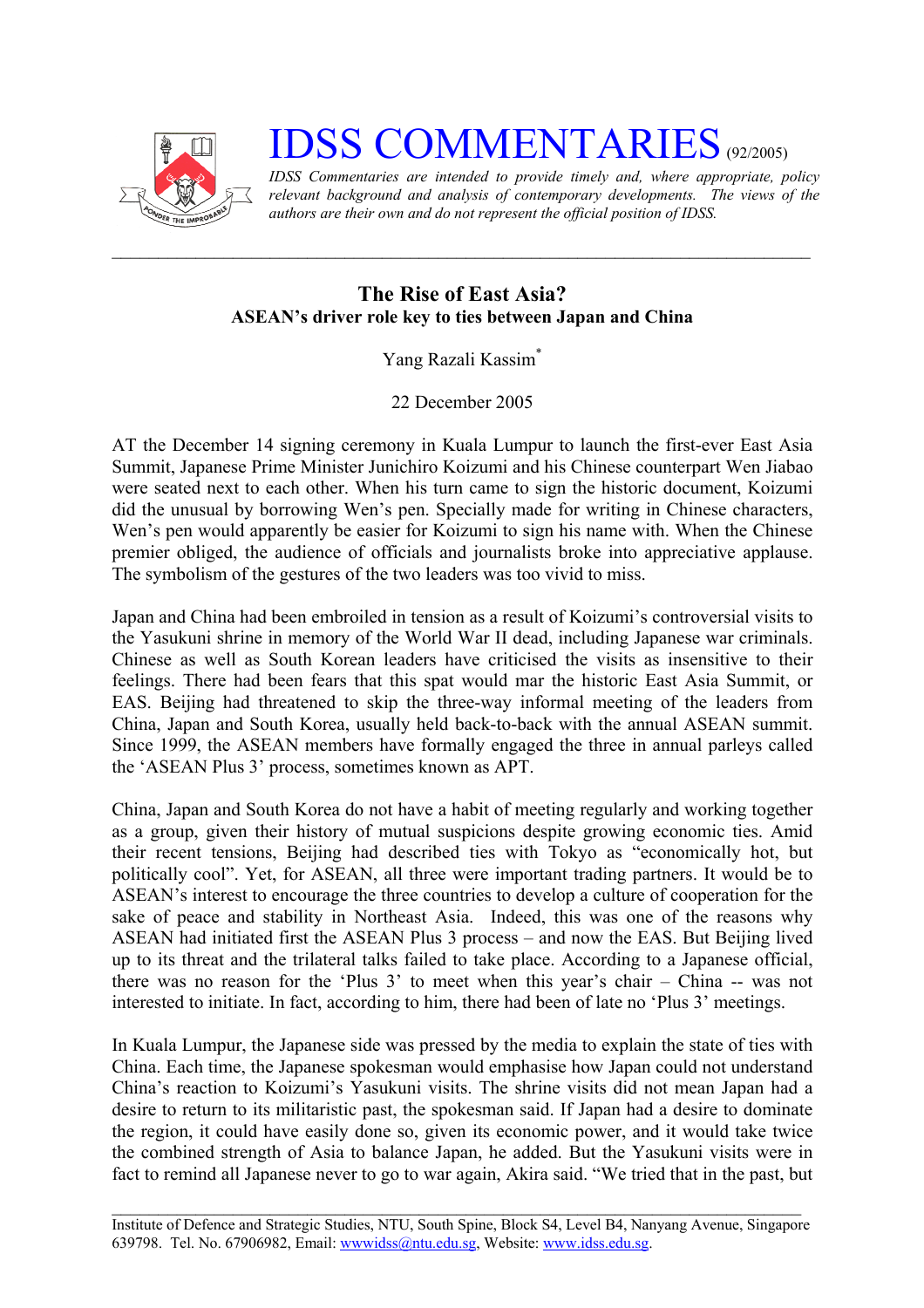it was a very painful experience for Japan as well as the region. We do not want to go through that again," the spokesman said.

At the end of the East Asia Summit, Koizumi himself met the media and made the same point. A Hongkong journalist asked him why he chose to borrow the pen from the Chinese premier. Koizumi's reply suggested it to be a deliberate symbolic gesture. He said friendly ties with China were "extremely important" to him and both sides should "never allow one or two issues to impede our relations".

Koizumi insisted that his Yasukuni visits had been misunderstood. The visits were meant to express his conviction never to go to war again. They were also to pay his respects to those who died during the war even though they were against it. "I don't understand why people criticise me," he said. Koizumi took the opportunity to state that Japan would never become a military power again. "We may be an economic power, but we will never be a military power," he said. He was prepared to hold summit talks with both China and South Korea as he harboured no ill-feelings towards them.

Prime Minister Abdullah has declared the EAS a clear success – a position that was backed by the other leaders, including Koizumi and Australia's John Howard. The EAS has certainly been a resounding success as a scene-setter for the future, whatever its critics may say. Bringing together countries of disparate ambitions and interests is never an easy task. But to be truly successful, the EAS will need time; yet the EAS' future will be determined by many other things – not least relations between Japan and China, Japan and South Korea and of course, between China and the United States, which has been kept out of the new regional forum.

Indeed, the rise of the EAS is reminiscent of the emergence of the Asia Pacific Economic Cooperation (APEC) and the ASEAN Regional Forum (ARF), both of which were motivated by essentially similar goals – confidence-building and in the longer term, communitybuilding. While APEC was designed to preserve American strategic interests in the Asia Pacific, the EAS is clearly meant to, among other things, manage the inherently difficult relations between a rising China and a powerful Japan.

Hiroshi Tanaka, a former deputy foreign minister and now a senior research fellow at the Japan Centre for International Exchange, said at a pre-summit seminar in Singapore that at their current rates of growth, the GDP of both China and Japan could equal the United States in 15 years' time. East Asia could in future be unstable and one key factor would be the rising nationalism in China and Japan. But while the dispute over history is a clear sign of this and had clouded the EAS, it did not derail the meeting.

Tanaka traced Chinese nationalism to Tiananmen. The Chinese Communist Party needed to reinforce its legitimacy post-Tiananmen and did so by emphasising patriotism. But given the CCP's fight against Japanese aggression in the past, the drive inevitably stoked anti-Japanese sentiments. In Japan, on the other hand, nationalism has been stoked by a public sense of frustration with the country's low-key foreign policy despite being the world's second largest economy. This was why Koizumi received strong public support when he pushed for a more assertive foreign policy. Also, the Japanese public felt frustrated that after 60 years as a peace-loving nation, Japan continued to be hounded by China and South Korea over the question of history. China's strong opposition of Japan's bid for a seat in the United Nations Security Council exacerbated Japanese public frustration. "Japan is fed up with China using